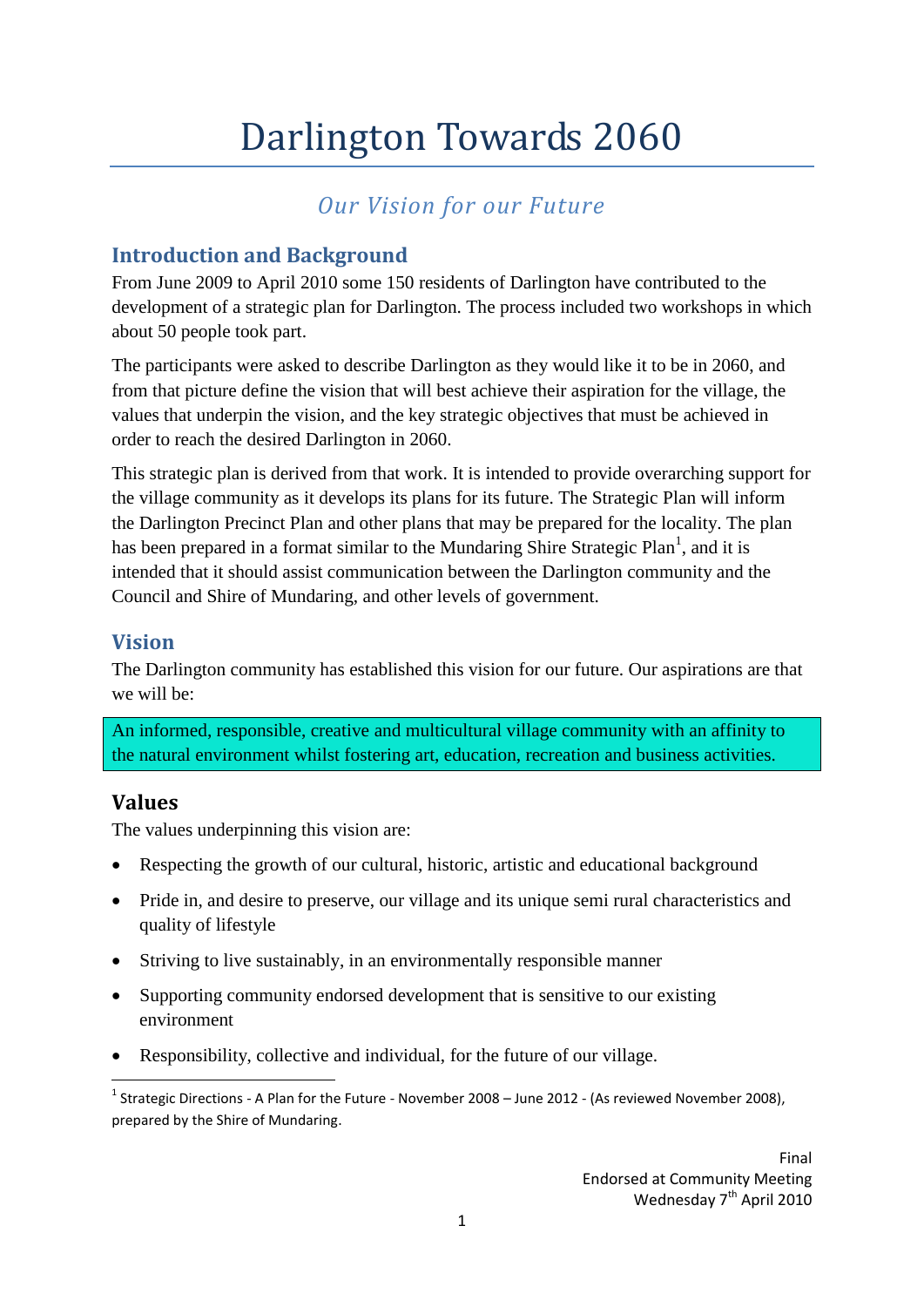## **Objectives**

#### *1. LEADERSHIP*

#### *Maintain a constructive dialogue with elected representatives and relevant statutory authorities to ensure that they meet the needs of the Darlington community.*

It is too easy for individuals and indeed whole communities to feel disempowered by the government they have elected. This strategic plan is intended to empower the residents of the Darlington locality; so that they ensure their elected representatives at all levels of government know that the representative is the servant of the community and not the other way around. Darlington residents will achieve this through their active articipation in government via continuous constructive dialogue.

#### **Outcomes**

- Mechanisms to continue dialogue and embrace the interests of the community.
- Simplicity of governance
- Embrace change
- Negotiate with government at all levels.
- A socially engaged community.
- Darlington centred shire councillors.

#### **Key Actions**

- 1.1. Ensure community leaders are briefed on, understand, and are committed to the Strategic Plan and the Precinct Plan
- 1.2. Attend Darlington Ratepayers and Residents Association (DRRA) meetings and Council meetings frequently, and be prepared to ask relevant questions.
- 1.3. Vote in local elections
- 1.4. Join DRRA, and make it work for you.
- 1.5. Establish a process in Darlington to ensure that full community consultation takes place on issues affecting the village.
	- 1.5.1. Ensure that all stakeholder groups are represented in DRRA.
- 1.6. DRRA to hold a village meeting to discuss issues affecting the village at least once per year.
- 1.7. Participate in our community.
- 1.8. Once every two or three years revisit the Vision and Values and Key Strategic Objectives for Darlington.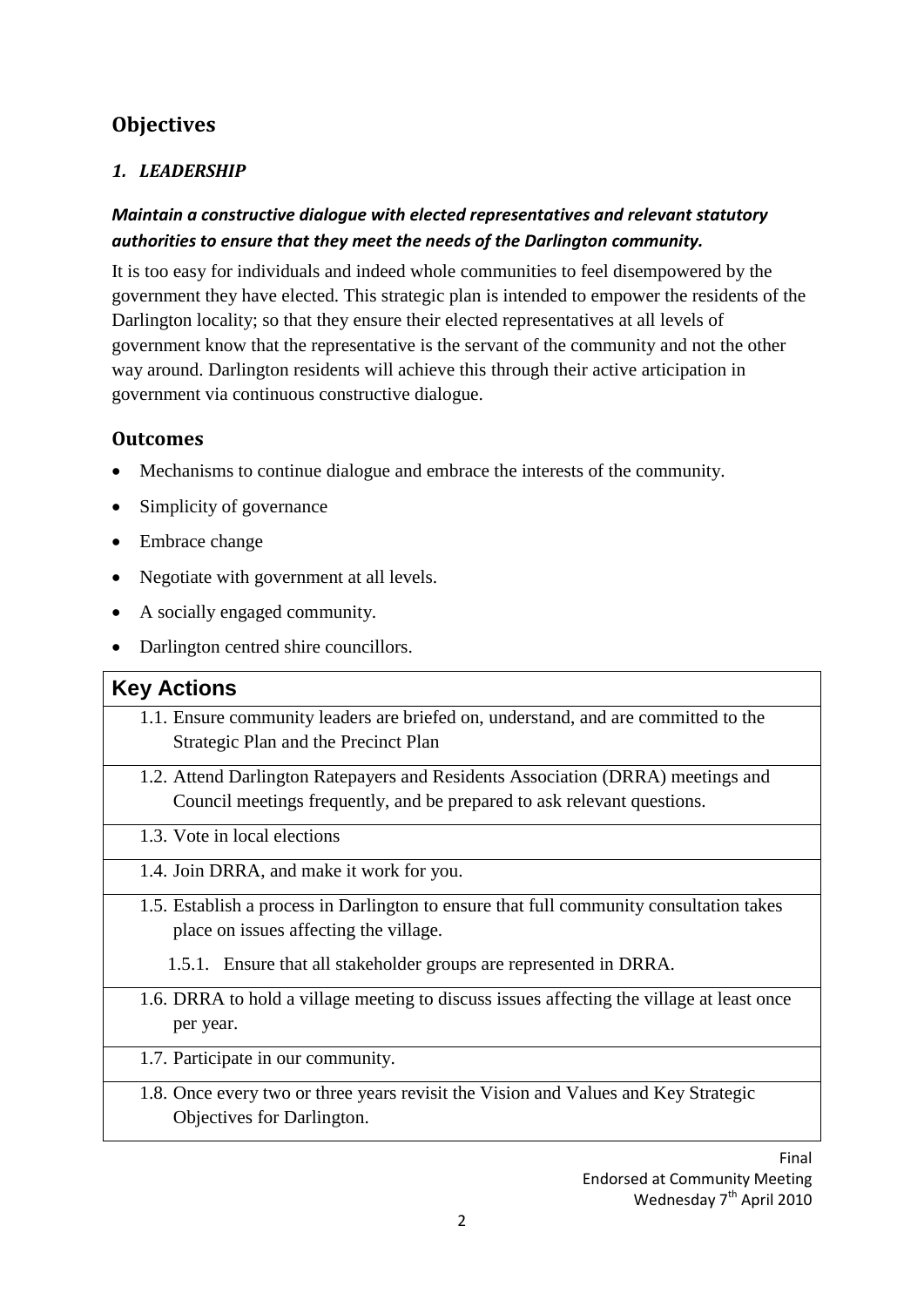#### *2. ECOLOGICAL INTENT*

#### *Maintain and grow an ecologically sound village environment while preserving and improving the village aesthetic.*

Darlington wishes to maintain and improve the local aesthetic. The treed environment, views and natural surrounds, with the associated lack of orderliness, is very important to us. We wish to retain the minimum half acre blocks, but recognise that it may be desirable to endorse well planned, sensitive and unique seniors accommodation in areas close to the village centre.

#### **Outcomes**

- Pedestrian oriented development
- Encourage walking and cycling paths in accordance with the Darlington Precinct Plan
- Maintain a soft-edged green environment
- Sustainable in power, water and sewerage
- Explore national and international examples of sustainable development to achieve the aspirations listed above.
- Maintained verges to extent required to manage fire risks
- Do not want:
	- Excessive street lighting
	- Traffic lights
	- Darlington to be the thoroughfare from A to B
	- Traffic solutions driven by Federal Funding

#### **Key Actions**

- 2.1. Become self sustainable in power, water and sewerage to become "power positive", "water neutral" and "zero rubbish collection" by 2020.
- 2.2. Engage resources and explore international examples e.g. grey water, poor soil technology, solar panels, and perma-culture.
- 2.3. Encourage solar and wind power generation so that each home generates its own power and enough power for the community facilities.
- 2.4. Encourage composting and recycling so that there is no requirement for garbage collection from the locality.
- 2.5. Establish the area surrounding the schools, kindergarten and commercial areas as a pedestrian dominated zone. Speed limit 40 kph, with road surface materials to encourage traffic calming and help drivers of vehicles to be aware of pedestrians.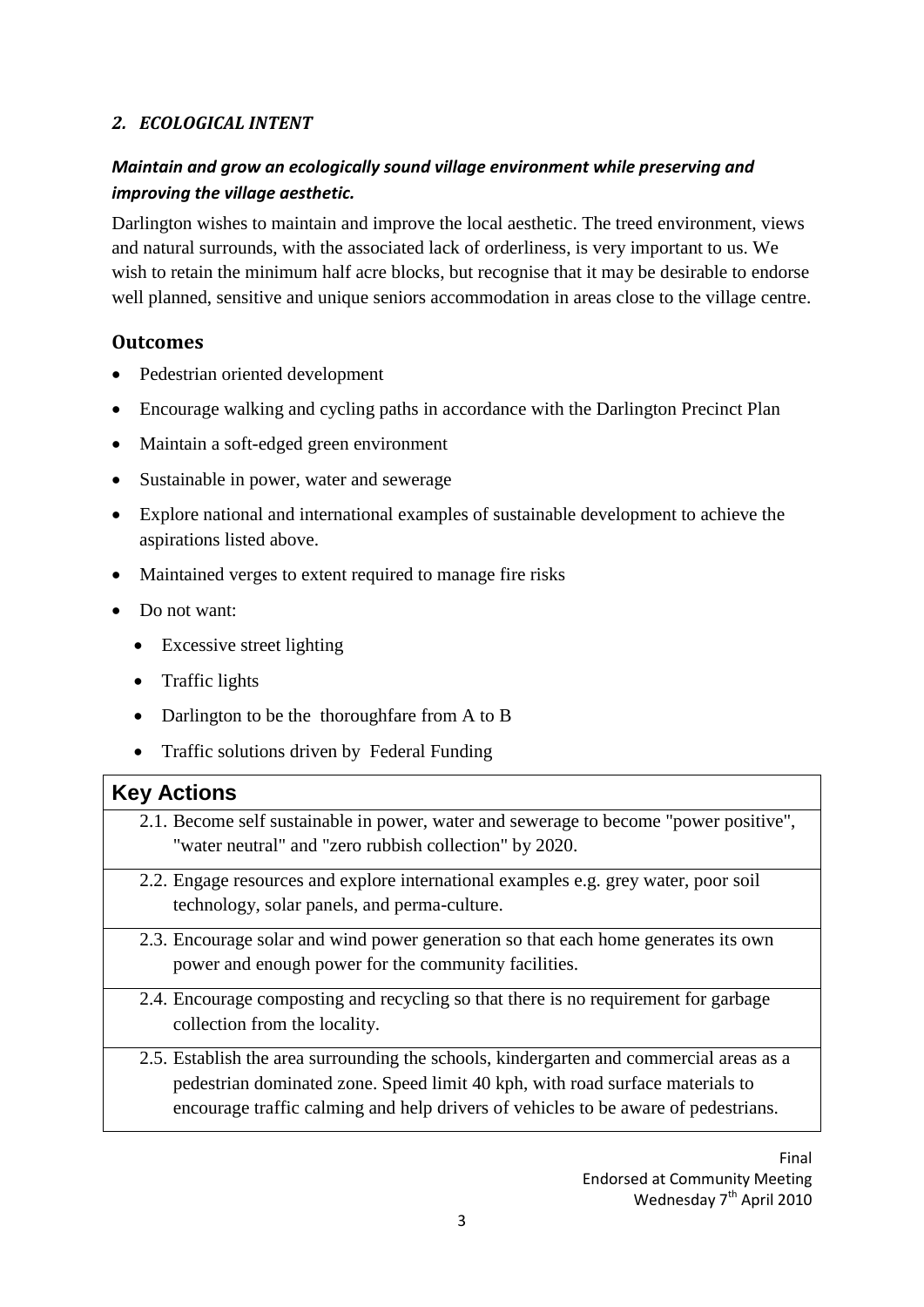#### *3. PLAN FOR LAND USE + INFRASTRUCTURE*

#### *Encourage local businesses to meet the needs of the community while maintaining the village ethos.*

We want the businesses in Darlington to thrive in order that we can maintain our village lifestyle. At the same time those businesses must support and improve the sustainability of our environment and make positive contributions to the village aesthetic.

#### **Outcomes**

- DRRA to monitor, report, liaise, and raise issues as they occur.
- Establish specific objectives for the physical village.
- Establish centres for local social interaction.
- Do not want:
	- A Service station, supermarket, or hotel.

#### **Key Actions**

- 3.1. Update the 1998 Precinct Plan to cover the Darlington locality.
	- 3.1.1. Update the 1998 Precinct Plan in preparation for Mundaring Shire Town Planning Scheme No. 4.
- 3.2. Aged care accommodation and local social interaction facilities aesthetically developed for use by all ages.
- 3.3. Establish a village development plan that is consistent with the Strategic Plan and the Precinct Plan.
	- 3.3.1. Consider the inclusion of tearooms, a cafe', an art gallery, and a craft gallery.
	- 3.3.2. Investigate and possibly establish a local waste water and sewerage treatment facility to support local businesses.
	- 3.3.3. Establish the community sports pavilion.
	- 3.3.4. Establish a youth facility at current cricket pavilion.
	- 3.3.5. Establish the "Railway Station" Coffee shop.
	- 3.3.6. Restore the Hudman Quarry as an historic precinct to be used as a recreational facility for all age groups.

#### 3.4. Support and retain the Post Office.

3.5. Investigate the establishment of a General Medical Practice in the village.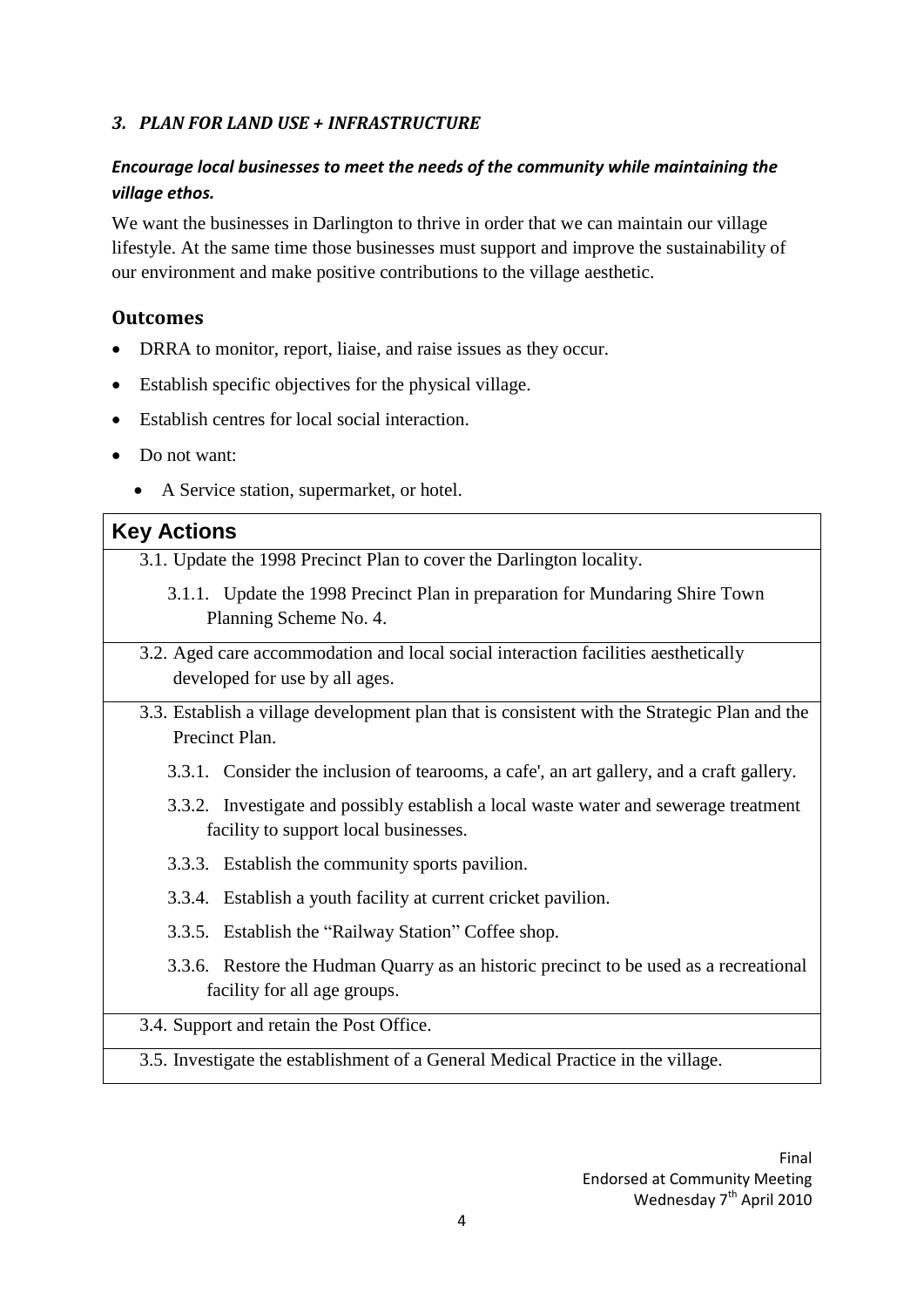#### *4. CREATIVE DIALOGUES:*

#### *Preserve and nurture the village's high standing as a place of learning, development of the arts, and related intellectual pursuits.*

Darlington's strengths in education and the arts, and its appreciation and maintenance of the natural environment, make the locality an ideal place for creative effort. Creativity is stimulated by interaction with nature and the exchange of ideas.

#### **Outcomes**

- Provide incentives to support sustainable goals such as education programmes.
- Programmed conservation and maintenance of the natural environment.
- Provision of opportunities for all age groups.
- Smart community, celebration of creativity.
	- Nurture through children.
- Celebrate the history of this artistic community and support its continued evolution.

#### **Key Actions**

- 4.1. Encourage and support participation from groups from the wider community including schools and students, artists and historians, in developing their ideas for the village: i.e., open art studio days, a Historical Society, etc.
- 4.2. Encourage and support local small arts and crafts businesses.
- 4.3. Involve the Darlington schools in research debate, and creative participation in Darlington's future.
- 4.4. Ask the students what they want for Darlington (in, for example, essay competitions, art, music etc).
- 4.5. Encourage universities to contribute to Darlington's objectives through research projects.
- 4.6. Record and value Darlington's intellectual property.
- 4.7. Establish a Centre for Creative Education, including:
	- 4.7.1. Art, Music, Dance, Writing, Performing arts, and
	- 4.7.2. Sports such as Yoga, Cricket, Tennis, Football (all codes), etc.